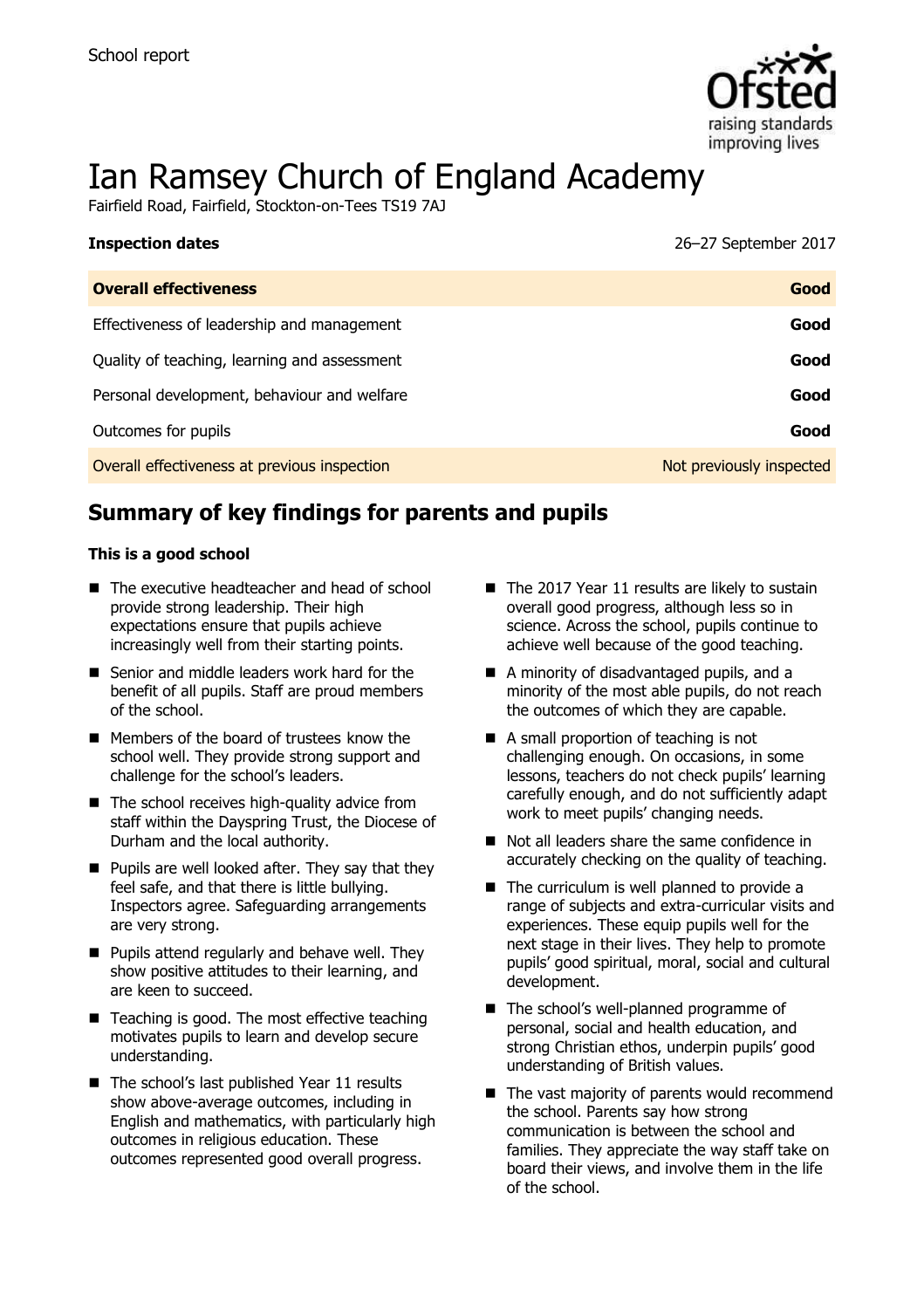

# **Full report**

#### **What does the school need to do to improve further?**

- Ensure that all teaching, learning and assessment are consistently good or better in the school, and result in at least good progress in all subjects, especially in science, by:
	- meeting better the needs of some of the most able pupils with more challenging work
	- checking regularly on the learning and progress of all pupils in lessons, especially those from disadvantaged backgrounds, and revising work and the timing of activities so that they learn well.
- Ensure that all leaders, especially those with subject responsibilities, are equally confident and accurate in regularly checking on the quality of teaching across the school.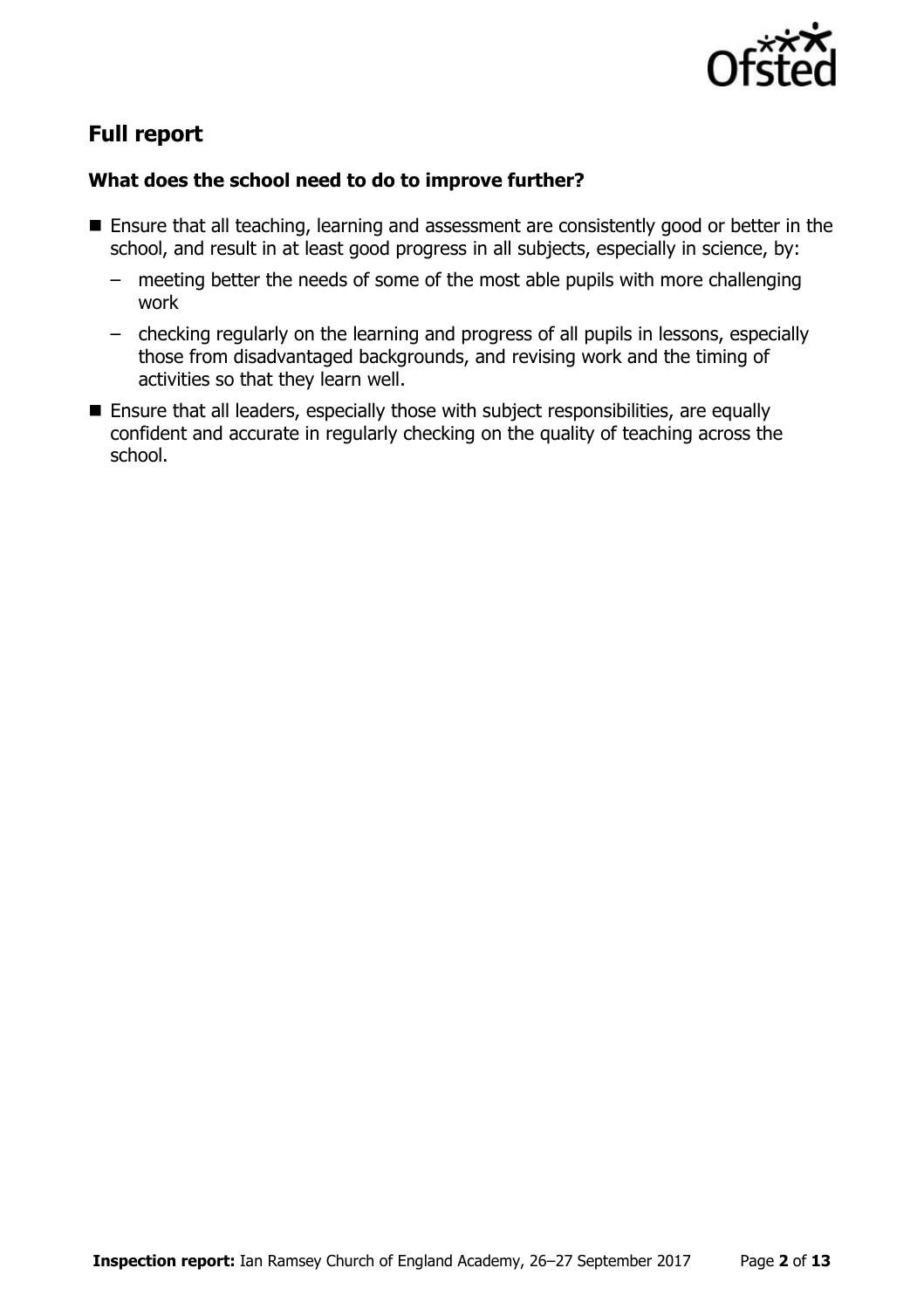

# **Inspection judgements**

#### **Effectiveness of leadership and management Good**

- High aspirations and committed leadership from the executive headteacher and head of school have significantly improved teaching and pupils' outcomes over time. As a result, overall teaching is now good and the vast majority of pupils make good progress.
- Staff morale is high. The executive headteacher and head of school have developed a culture of high expectations, alongside a school climate that values all adults equally. Staff indicate how much they enjoy working in the school.
- Parents' and pupils' responses to the Ofsted online questionnaires are very supportive of the work of the school. Parents believe that their children are well looked after and achieve well. They appreciate the positive relationships between school staff and families. Pupils say how much the school has changed for the better in recent years, and how much they enjoy their lessons. A high proportion of parents and pupils indicate that they would recommend the school.
- Senior leaders know the school well. The new leadership team, under the skilful direction of the executive headteacher, has established a strong culture of accountability. Expectations of all staff are constantly high.
- Systems for managing the performance of staff are well organised. These systems ensure that all teachers are held to account for developing the quality of their teaching, and for making sure that the pupils they teach make good progress.
- Leaders make regular checks on the quality of teaching, and ensure that additional support is given to those teachers who do not meet the school's expectations. Staff at the school, including those who are newly qualified, appreciate the range of advice and support they receive for their professional development.
- School leaders are keen to source the considerable expertise within the Dayspring Trust, the Diocese of Durham and the local authority. Leaders are ambitious to improve further key aspects of the school's work.
- Leaders have put in place arrangements, for example, to enhance teaching and learning in science. They are persevering in key stage 4 with the successful work that is helping to diminish rapidly the differences in learning and progress between disadvantaged pupils and their peers in Years 7 to 9. Leaders continue to demand higher levels of challenge for the most able learners in some subjects, throughout the school.
- Middle leaders are fully committed in helping to move the school forward. They make systematic checks on pupils' progress and the quality of teaching in their teams. A number of middle leaders are relatively new to post. Not all yet share the same confidence in accurately checking and reporting on the effectiveness of teaching over time.
- The curriculum ensures that pupils access a good range of courses to meet their needs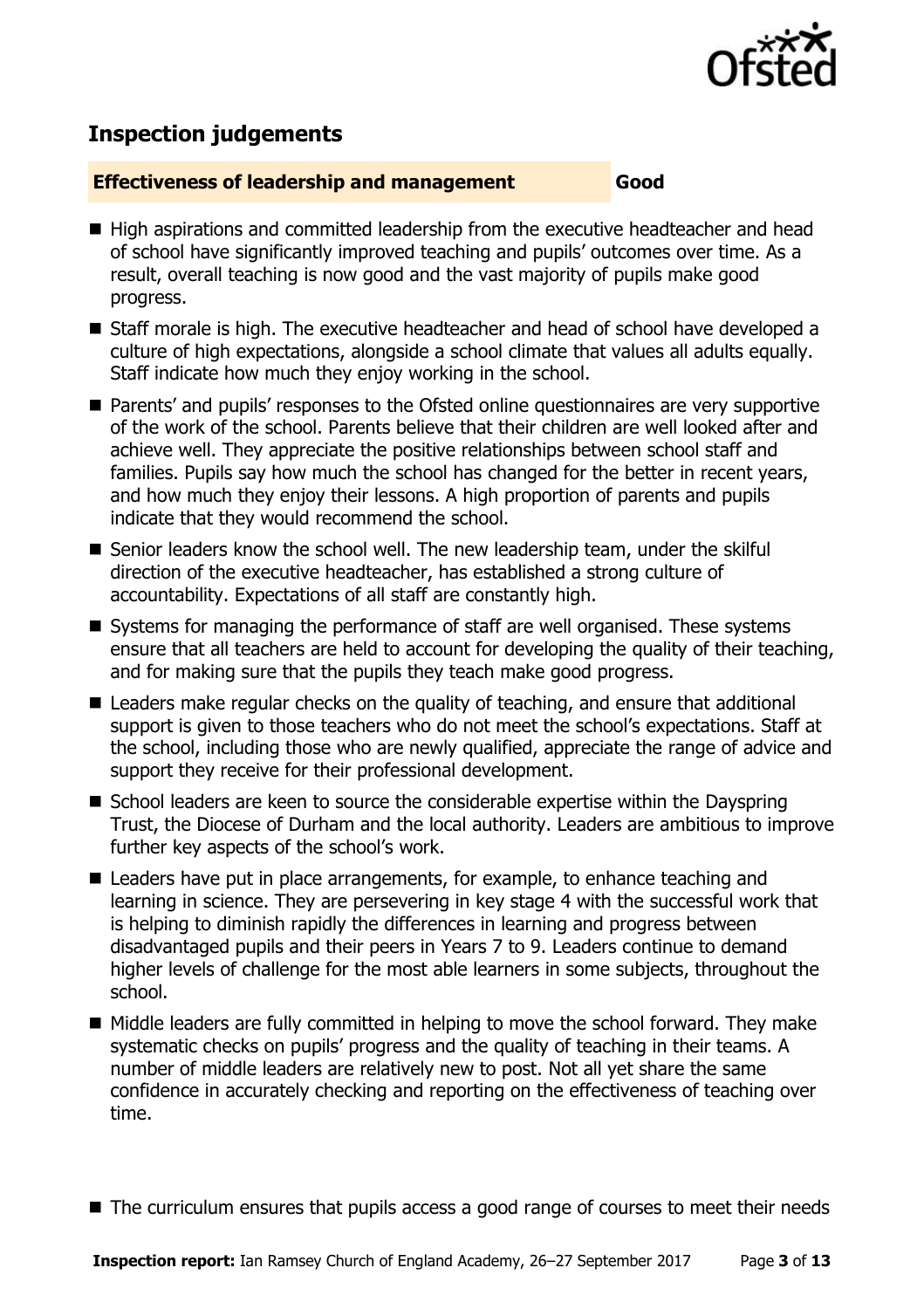

and interests. In addition, pupils benefit from a wide range of extra-curricular and enrichment opportunities in sports, music, performing arts and various pastimes that enable them to develop their skills and talents. A very small minority of pupils are provided with bespoke, off-site provision that successfully meets their individual needs.

- **Pupils'** spiritual and moral development is well promoted through the study of religious education, personal, social and health education, and arrangements for daily worship. Pupils value the range of educational visits, both local and abroad, that strongly enhance their social and cultural development. Links with a school in Lesotho, southern Africa, deepen pupils' awareness of the importance of qualities such as respect and tolerance, and values of equality of opportunity, freedom of speech and equal rights.
- Careful arrangements are in place to check on the impact of additional funding for disadvantaged pupils, as well as those who enter the school with below-average attainment. Consequently, leaders and governors are clear about which funded actions make a real difference, and whether overall gains are sufficient. Year 7 pupils particularly benefit from additional support to improve their literacy and numeracy skills, as a result of well-targeted catch-up funding.
- The support for pupils who have special educational needs and/or disabilities, as well as those who join the school who speak English as an additional language, is of a good quality. The impact of this support is checked systematically to ensure that individual pupils make good progress, and that targeted funding is used to good effect.
- Leaders' strong focus on the care and support of all pupils makes a strong contribution to the school's Christian values and welcoming climate. Adults and pupils interact harmoniously. Visitors are warmly received.
- Careers guidance is effective. Pupils spoke positively about the support received during their options process. A range of visitors from universities, local training establishments and companies impartially advise pupils about the opportunities that are available when they leave the school. As a result, the vast majority of Year 11 pupils continue into education, training and/or employment.

#### **Governance of the school**

- $\blacksquare$  Members of the board of trustees are ambitious for pupils and their families. They show an accurate understanding of the strengths of the school and priorities for continued improvement.
- Members of the board of trustees have worked successfully with the executive headteacher and head of school to tackle historic weaknesses in leadership and teaching, and to establish a culture of high expectations.
- Members of the board of trustees have a good understanding of the quality of teaching. They are equally well apprised of the progress of different groups of pupils, including those eligible for pupil premium funding, and those from high-priorattainment starting points. They are confident in asking questions of key leaders.
- Members of the board of trustees thoroughly understand the link between performance and pay progression. They have supported the executive headteacher in having difficult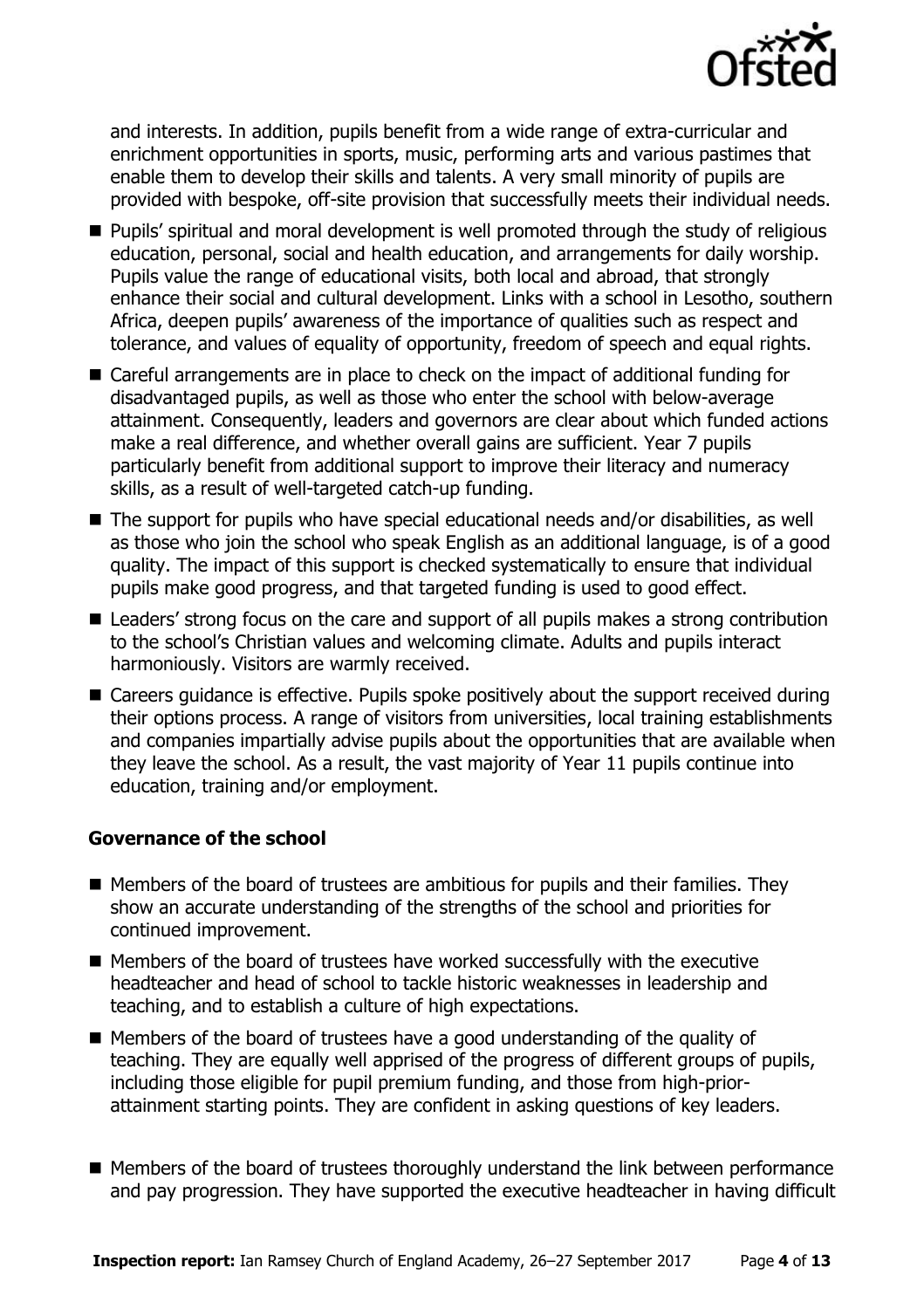

conversations, and in taking assertive action in cases where performance has not been good enough.

 $\blacksquare$  Members of the board of trustees place a high priority on keeping pupils safe. They ensure that staff training is up to date, and that arrangements to recruit staff are strictly adhered to.

#### **Safeguarding**

- $\blacksquare$  The arrangements for safeguarding are very strong.
- Leaders liaise regularly with the relevant external organisations, including the local safeguarding children board.
- Staff training is constantly updated, including 'Prevent' duty training.
- Staff have a thorough understanding of the implications of the latest version of 'Keeping Children Safe in Education'. They use the advice and information to guide constantly their work.
- Leaders ensure a safe environment for pupils through detailed risk assessments. The school site is secure and staff are vigilant in keeping pupils safe.
- Senior leaders and members of the board of directors and the academy council regularly undertake audits for safeguarding, to ensure that the school's practice is of a constantly high quality.
- The school's knowledge and links with individual families, where pupils live in particularly vulnerable circumstances, are of a high order. Staff are dedicated to minimising the degree of risk associated with these situations. They make themselves readily available throughout the school day, and beyond, to ensure that all pupils and families receive the required support.

#### **Quality of teaching, learning and assessment Good**

- The school's records show how teaching has improved over time. Inspectors agree that it is now good or better. The quality of teaching is consistently strong in religious education and art. There is much good practice in most subjects, including English and mathematics. This means that the vast majority of pupils are currently learning well and are making good progress.
- In general, teachers show a good understanding of pupils' different needs and learning styles, and plan effectively to ensure that learning is enjoyable and thought provoking. Skilful questioning, on the part of teachers and teaching assistants, encourages pupils to persevere with their work, especially when it becomes hard. More and more pupils show a readiness to find things out for themselves, and justify the conclusions they reach.
- In most subjects, resources and activities are well chosen to promote good levels of interest from pupils. Time is generally used effectively for pupils to work independently, and grow in self-confidence.
- Staff are keen to share the effective practice in the school. They are positive about the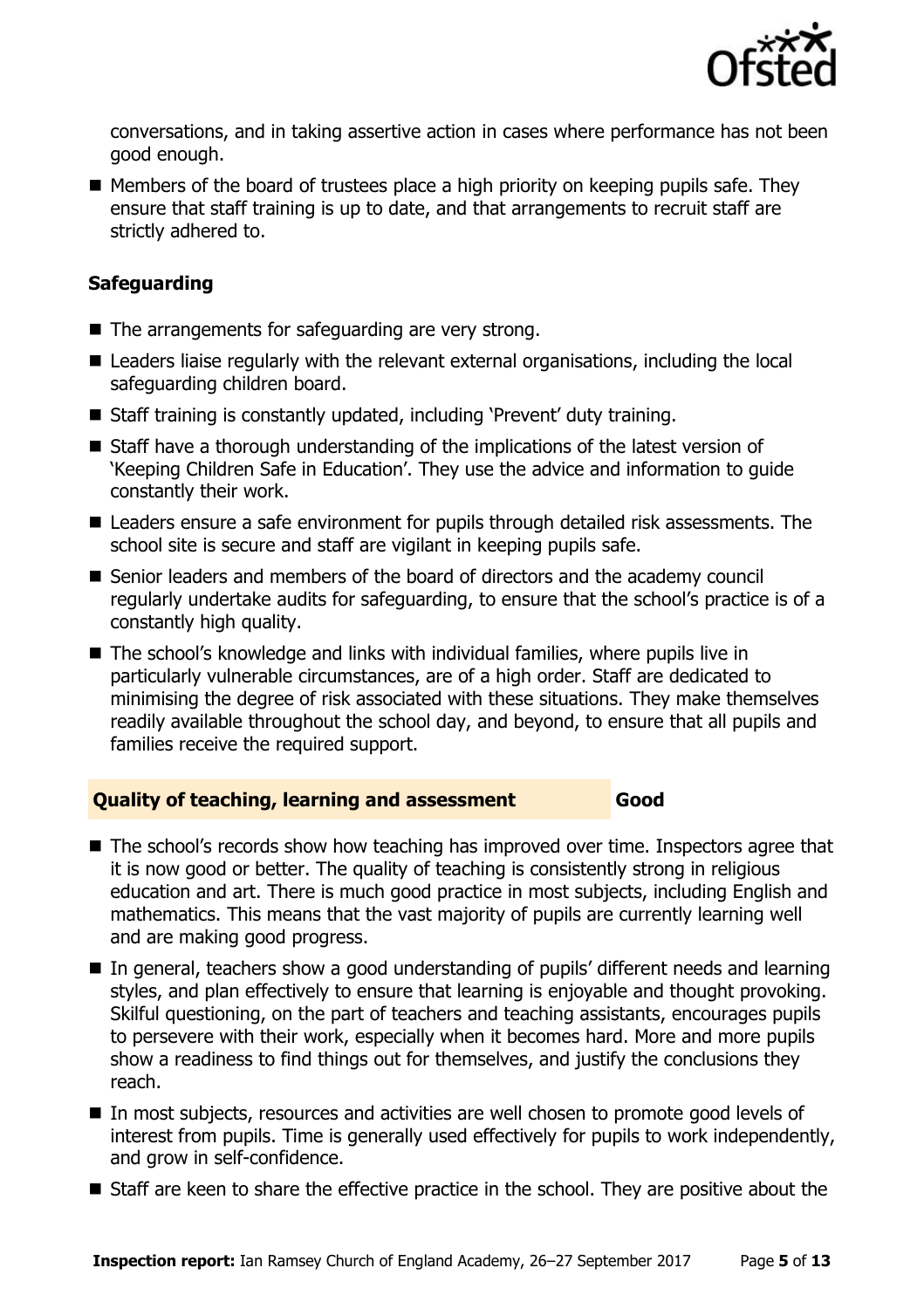

regular opportunities to visit other schools within the Dayspring Trust, the Diocese of Durham and beyond, to learn from colleagues with specialist expertise. They are equally receptive of advice and support from local authority personnel. This is resulting in a tangible sense of enthusiasm for developing further teaching and learning in all subjects. Teachers new to the school particularly appreciate the high quality of professional development on offer.

- Good relationships exist between adults and pupils. This fosters a positive learning climate where low-level disruption is rare.
- In most subjects, there is a growing focus on developing and reinforcing pupils' literacy and numeracy skills. Teachers are increasingly aware of the need to check and correct pupils' spelling, punctuation and grammar, and provide opportunities for pupils to practise key mathematical skills. Leaders and managers recognise that these approaches are still not uniform across the school.
- Many teachers encourage pupils to read aloud, check their understanding, and help them to pronounce correctly specialist words and terminology. As a consequence, most pupils are confident and fluent readers.
- Homework promotes increasingly good opportunities for pupils to practise and develop their reading, writing and mathematical skills, as well as undertake activities which reinforce and deepen subject-specific understanding.
- Teaching assistants provide pupils with effective support, especially those who have special educational needs and/or disabilities. The teaching of this group of pupils, in general, is strong across the school.
- On occasions, some teaching does not stretch the most able pupils as well as it might, or ensure sufficient progress for some disadvantaged pupils. This is because some teachers do not check carefully enough how effectively all pupils are progressing in lessons. As a result, some teachers do not adjust the activities early enough to sustain levels of challenge, and deepen pupils' thinking.
- Teaching in science is not always consistent in promoting effectively the key scientific skills of hypothesis, interpretation and evaluation.

#### **Personal development, behaviour and welfare Good**

## **Personal development and welfare**

- The school's work to promote pupils' personal development and welfare is good.
- Lessons and the good range of educational visits and experiences promote thoughtprovoking experiences that develop pupils' curiosity about the world around them. As a result, pupils have a good appreciation of the beliefs and viewpoints of people from different backgrounds, faiths and cultures.
- Daily worship and weekly personal, social and health education lessons develop pupils' good understanding of Christian and British values. Pupils are proud of the contributions they make to school life, for example in their roles as prayer leaders and anti-bullying ambassadors.
- The school has a harmonious atmosphere. Pupils from different countries and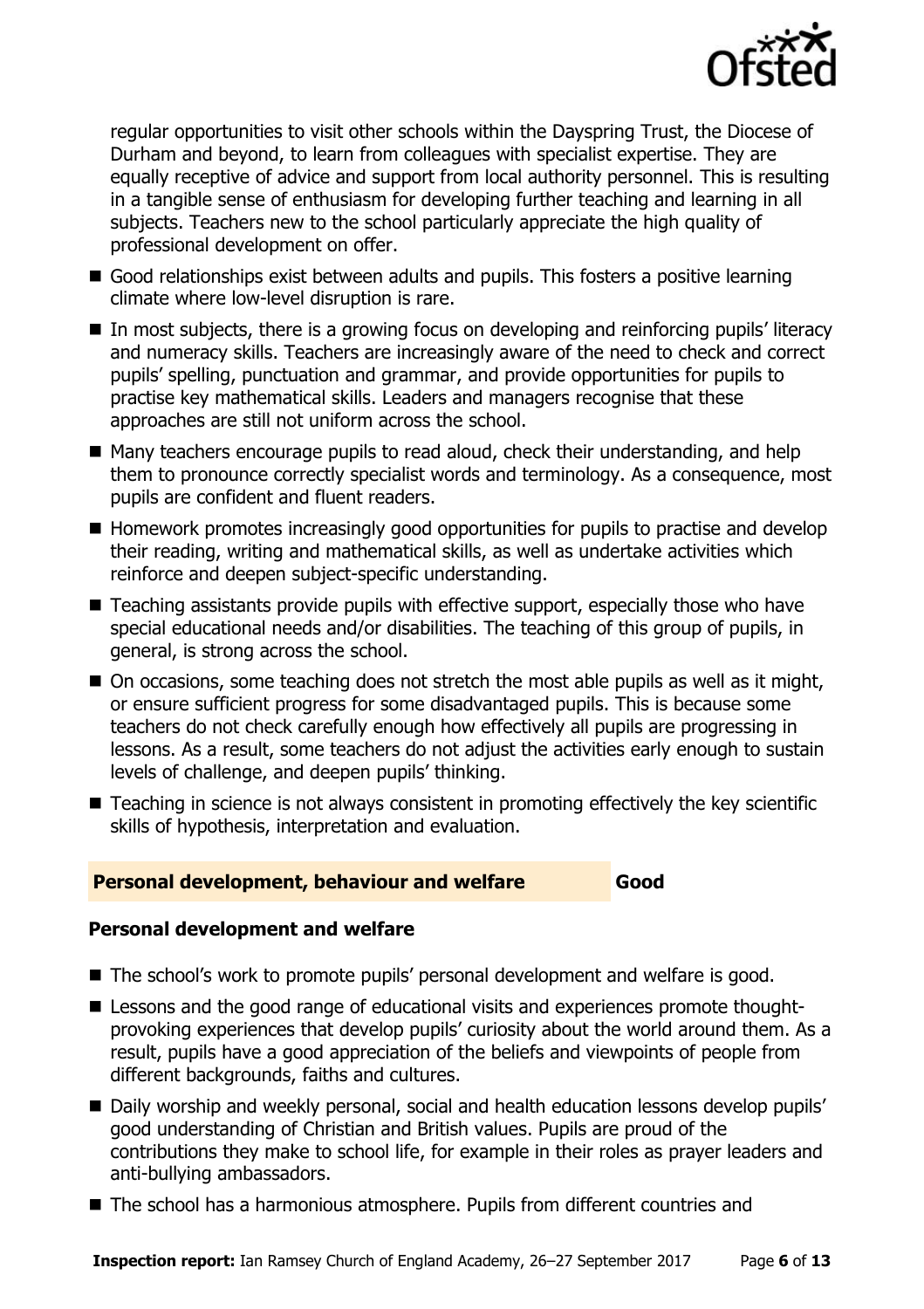

backgrounds mix happily with each other. They are well mannered and welcoming to visitors. They move from lesson to lesson in a calm and orderly fashion, arriving on time and well equipped.

- **Pupils feel safe in the school and well cared for. They have confidence in staff to help** them with any problems that may arise.
- **Pupils understand about different types of bullying, and show a genuine desire to** prevent it from happening in, and beyond, the school. Pupils and parents indicate that when rare incidents of bullying occur, they are dealt with quickly and successfully by staff.
- **Pupils are confident in their understanding of how to keep themselves safe. They are** clear about the importance of keeping safe online and the precautions to take when using social media and a mobile phone.
- **Pupils also understand the importance of leading a healthy lifestyle. They benefit from** good advice and guidance, in a range of lessons, about the value of regular exercise, a balanced diet and attention to hygiene.
- **Pupils receive effective careers information, advice and guidance. They feel well** supported during the options process, and there are well-planned opportunities for pupils to learn about careers and life beyond the school.
- The school's work with vulnerable pupils, including its use of alternative provision, has reduced the number of pupils at risk of not being in education, employment or training. The very small minority of pupils who attend alternative provision are well supported to make good progress on the courses they are studying. Leaders are vigilant in monitoring pupils' attendance and behaviour when they attend alternative provision.
- The school site is very well kept. It is secure and effectively supervised. Pupils respect the learning environment, and ensure that it is free from graffiti and litter.

### **Behaviour**

- $\blacksquare$  The behaviour of pupils is good.
- The vast majority of pupils behave well in lessons. They listen attentively and, for the most part, persevere and concentrate with their learning.
- The school is calm and orderly. Pupils conduct themselves sensibly between lessons and at social times. There is a high presence of staff on duty, so on the rare occasions when behaviour is not so good, it is dealt with swiftly and successfully.
- $\blacksquare$  Pupils wear their school uniforms with pride. They show respect for adults and each other, both in and out of lessons.
- **Pupils' attendance is at the national average. The effectiveness of the school's systems** to help pupils enjoy school and to want to attend well is demonstrated by the reducing numbers of pupils who have longer term absences. School leaders are working particularly hard, and with success, to continue to reduce the absence rates of a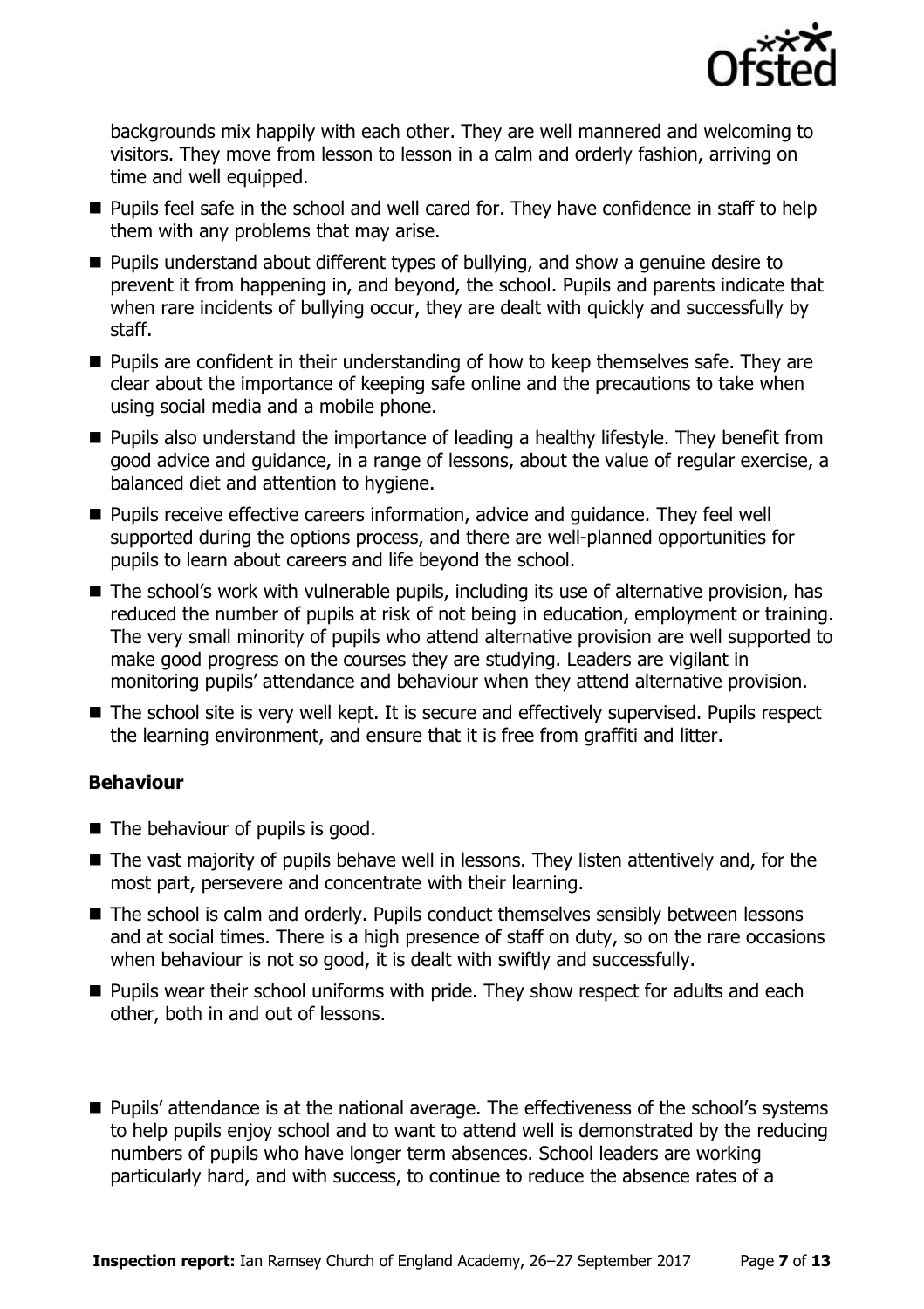

minority of pupils from disadvantaged backgrounds.

#### **Outcomes for pupils Good**

- The vast majority of pupils make good progress and attainment is rising. This is due to increasingly good teaching in most subjects.
- Since the inception of the academy, Year 11 outcomes have rapidly risen. The most recent 2016 published GCSE results in many subjects, including English and mathematics, were above national averages. They were well above national averages in history, religious education, modern foreign languages and business studies. Overall, end-of-Year 11 outcomes represented positive added value and good achievement.
- At the time of the inspection, the school's 2017 GCSE results had not yet been finalised. A large number of pupils' examination papers were still subject to re-marking by awarding bodies. Emerging outcomes indicated sustained overall good performance from the previous year, including in English and mathematics.
- The 2017 Year 11 outcomes in science, however, notably dipped. Inspection evidence, and information provided by the school, confirmed inconsistencies in achievement in some science classes. These inconsistencies are largely due to significant and recent changes in teaching. Senior leaders are already working successfully with departmental staff to improve the effectiveness of daily teaching, so that present pupils' learning is not adversely affected.
- Visits to lessons, sampling of pupils' work and other inspection evidence confirm that pupils make good progress in the vast majority of subjects. This is particularly the case in English, mathematics, humanities subjects, Spanish and German, religious education, art, computer science, business studies and physical education.
- The school's own assessment information shows rapidly improving good progress for different groups of pupils from their starting points. This information is frequently checked for accuracy by 'expert' practitioners within the Dayspring Trust, and from other local schools.
- Leaders are ensuring that the use of the pupil premium funding diminishes successfully the difference in outcomes between disadvantaged pupils and their peers. The biggest impact to date is in Years 7 to 9, where outcomes of disadvantaged pupils are rapidly rising, largely as a result of regular attendance, increased levels of confidence, and heightened basic literacy and numeracy skills. Since the inception of the academy, differences have also diminished by the end of key stage 4. Nonetheless, leaders recognise that differences have not yet diminished sufficiently in some subjects.
- In English, pupils develop competent skills to write at length, and in detail, for a range of different audiences and purposes, both formally and informally. They can analyse literary texts and evaluate the impact of a writer's language for themselves. Pupils are confident readers. They can articulate fluently their views, and confidently justify their opinions.
- In mathematics, pupils develop a good grounding in basic mathematical skills, and are competent in completing a range of calculations. Increasingly, pupils apply mathematical skills and knowledge to investigate and solve problems. Pupils' analytical and reasoning skills, and willingness to consider different approaches to finding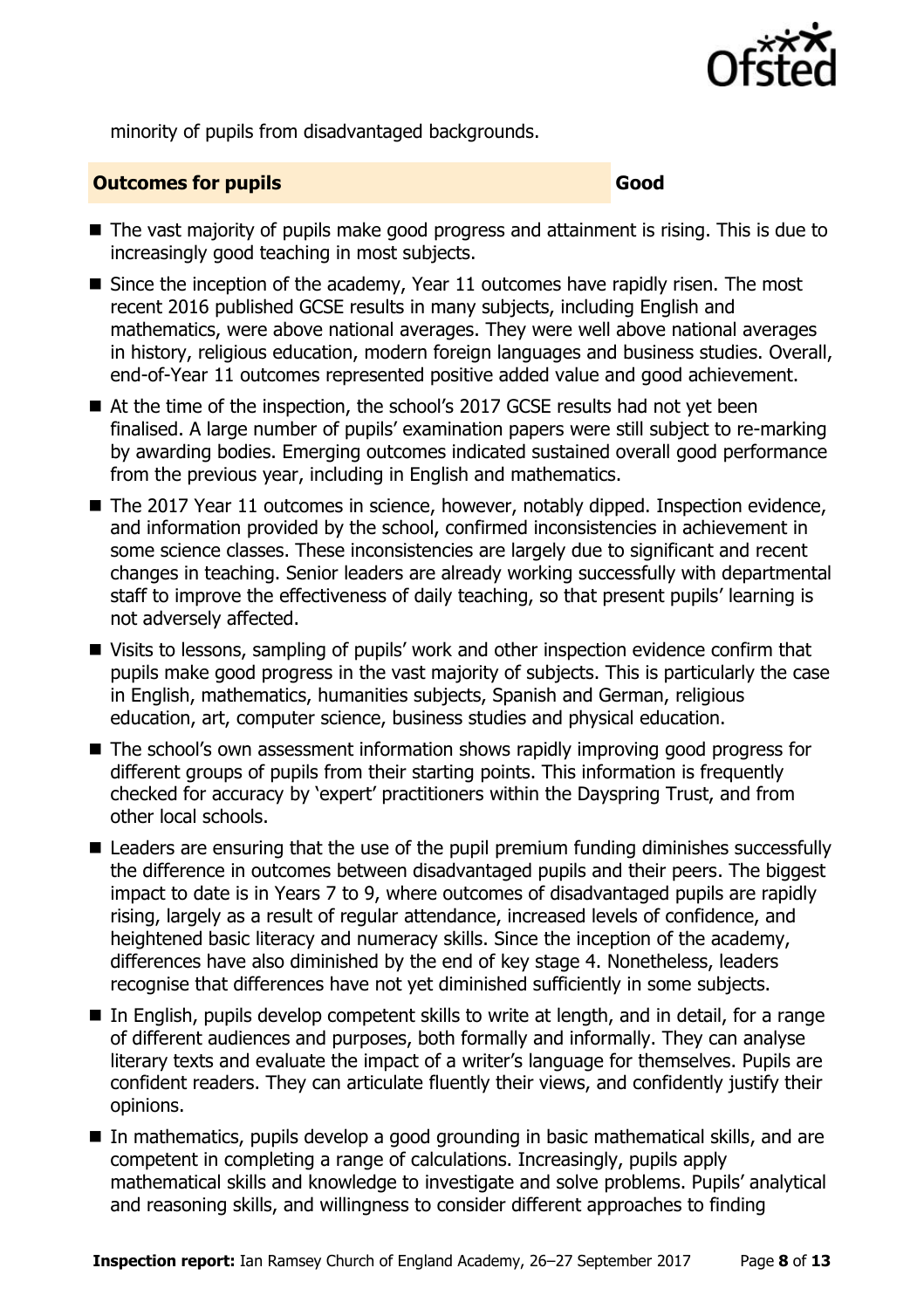

solutions for themselves, are improving strongly.

- The vast majority of pupils who have special educational needs and/or disabilities, as well as those who join the school from other countries, and who speak English as an additional language, make good progress. Similarly, most pupils who arrive in Year 7 with literacy and numeracy skills below those expected for their age catch up quickly. Staff are well trained in assessing the needs of these pupils and in providing appropriate support.
- School leaders have prioritised higher outcomes, in general, for the most able pupils. While inspection evidence indicates increasing levels of challenge for these pupils, in many subjects, in most years, the achievement of some high-prior-attainers still requires improvement.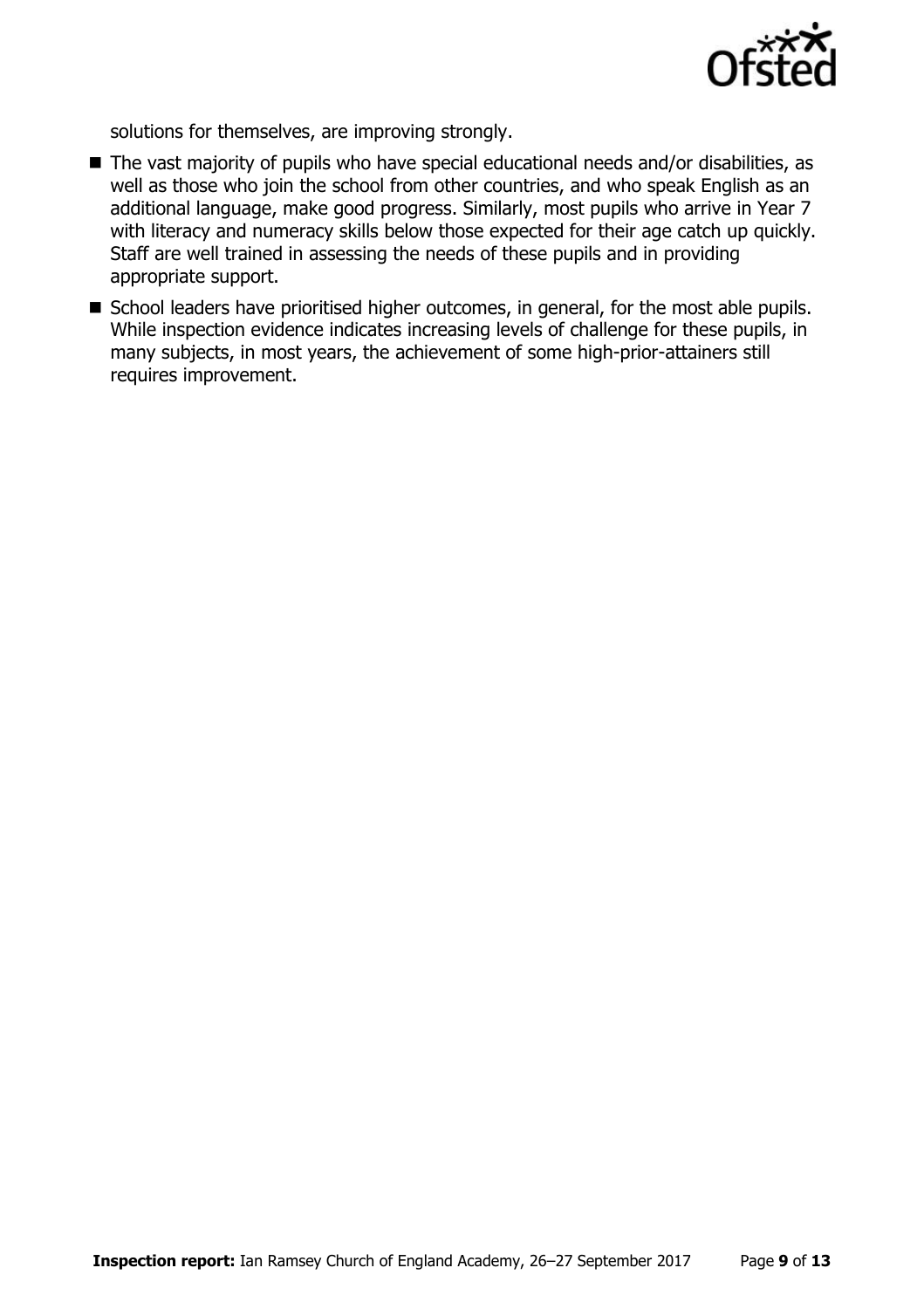

# **School details**

| Unique reference number | 141369   |
|-------------------------|----------|
| Local authority         | Stockton |
| Inspection number       | 10036387 |

This inspection of the school was carried out under section 5 of the Education Act 2005.

| Type of school                      | Secondary                          |
|-------------------------------------|------------------------------------|
| School category                     | Academy sponsor-led                |
| Age range of pupils                 | 11 to 16                           |
| <b>Gender of pupils</b>             | Mixed                              |
| Number of pupils on the school roll | 1,179                              |
| Appropriate authority               | Board of trustees                  |
| <b>Chair of Board of Trustees</b>   | Venerable Stuart Bain              |
| <b>Headteacher</b>                  | Gill Booth (Executive Headteacher) |
| <b>Head of School</b>               | <b>Brian Janes</b>                 |
| Telephone number                    | 01642 585205                       |
| Website                             | www.ianramsey.org.uk               |
| <b>Email address</b>                | enquiries@ianramsey.org.uk         |
| Date of previous inspection         | Not previously inspected           |

#### **Information about this school**

- The school meets requirements on the publication of specified information on its website.
- The school complies with Department for Education guidance on what academies should publish.
- The school is larger than the average-sized secondary school.
- The vast majority of pupils are of White British heritage. Few pupils speak English as an additional language.
- The proportion of pupils known to be eligible for support through the pupil premium is below the national average.
- The proportion of pupils who have special educational needs and/or disabilities is below the national average, as is the proportion of pupils who have an education, health and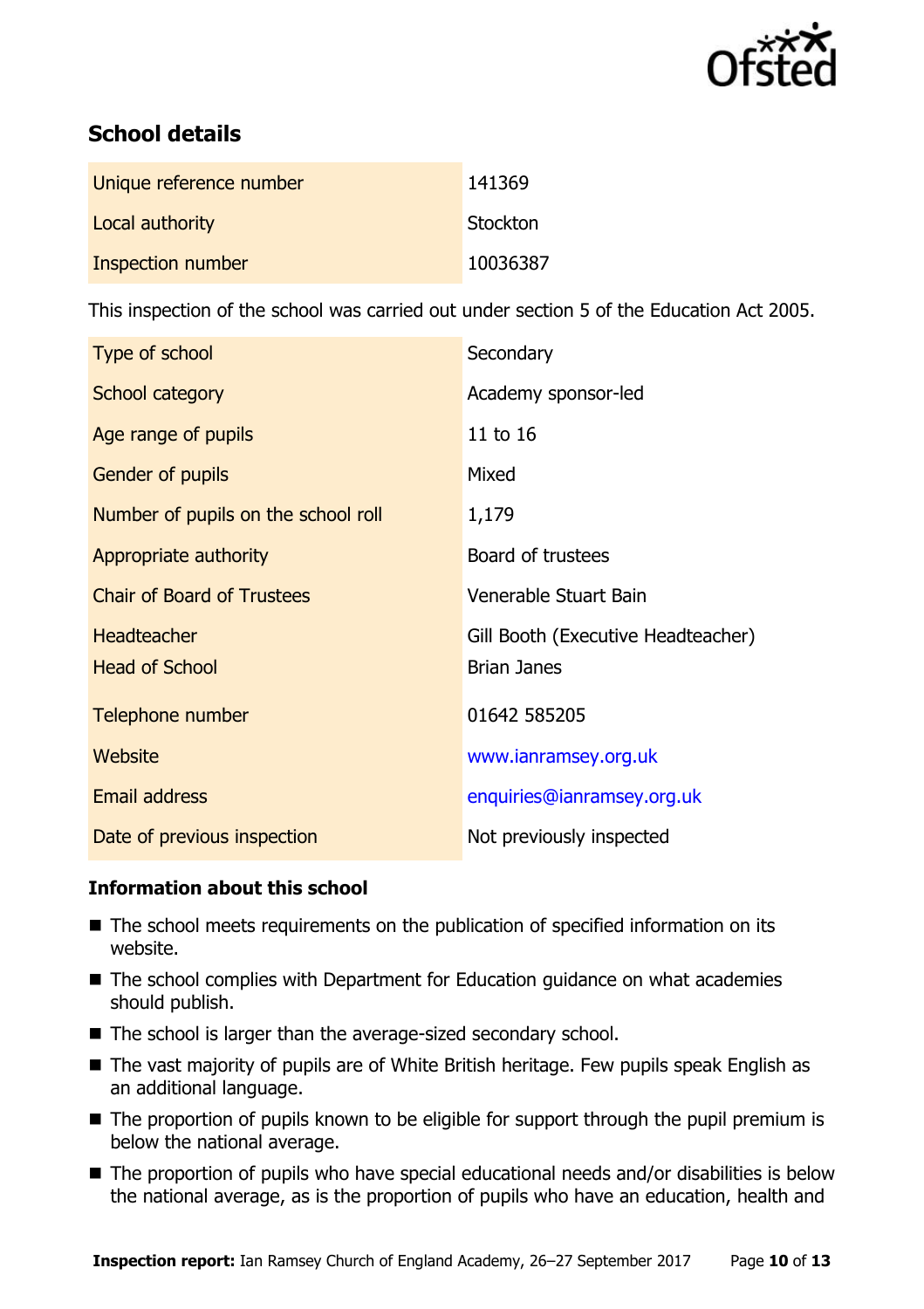

care plan.

- The school uses two alternative providers for a very small minority of pupils in Years 9 and 10. These are Bishopton Pupil Referral Unit (PRU) (a local authority PRU) and The Skills Academy at Stockton Riverside College.
- The school meets the government's current floor standards, which are the minimum expectations for pupils' attainment and progress.
- The school became an academy in December 2014, and a member of the Dayspring Trust. Since it became an academy, there have been significant changes in staffing, including new senior and middle leaders, and new arrangements for governance.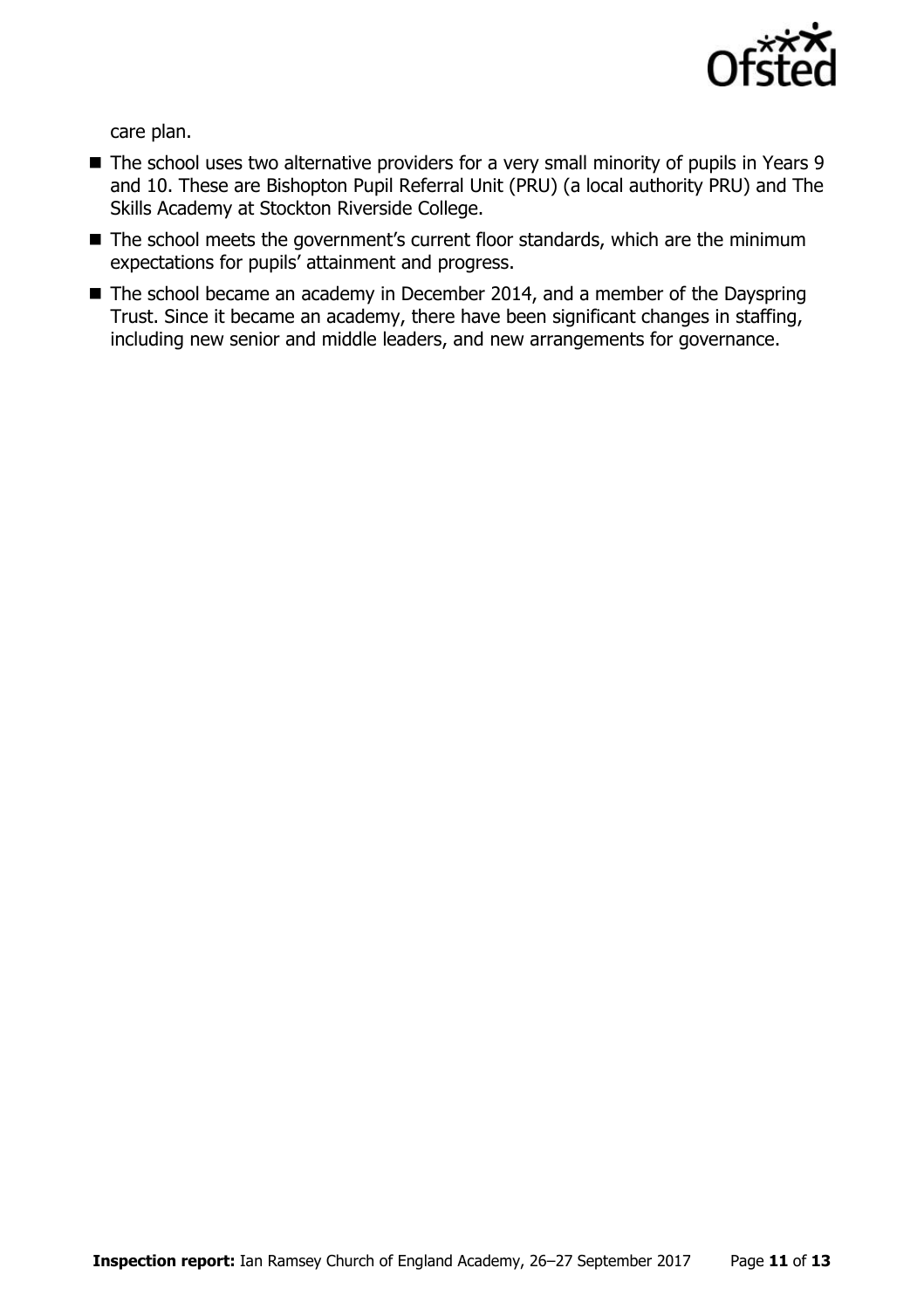

# **Information about this inspection**

- Inspectors visited a wide range of lessons across the school, looking at pupils' work in lessons. Visits to lessons were made with three senior leaders.
- Alongside senior leaders, inspectors reviewed pupil progress data and pupils' work in books, information about the performance of teachers, documents pertaining to safety and behaviour, and information pertaining to safeguarding.
- Inspectors spoke with pupils in lessons and at breaktimes and met with groups of pupils separately.
- Meetings were held with the executive headteacher, head of school, senior and middle leaders, and members of the board of trustees. A discussion was also held with the director of education for the Diocese of Durham, and a telephone conversation took place with a representative from the local authority.
- Inspectors took account of the 178 replies from parents, 238 replies from pupils and the 52 replies from staff to Ofsted's questionnaires. Inspectors also considered a variety of recent school surveys of the views of parents and pupils on the work of the school.

#### **Inspection team**

| Andy Swallow, lead inspector | Ofsted Inspector        |
|------------------------------|-------------------------|
| <b>Shelley Heseltine</b>     | Ofsted Inspector        |
| <b>Malcolm Kirtley</b>       | Her Majesty's Inspector |
| <b>Dan Murray</b>            | Ofsted Inspector        |
| <b>Bernard Senier</b>        | Ofsted Inspector        |